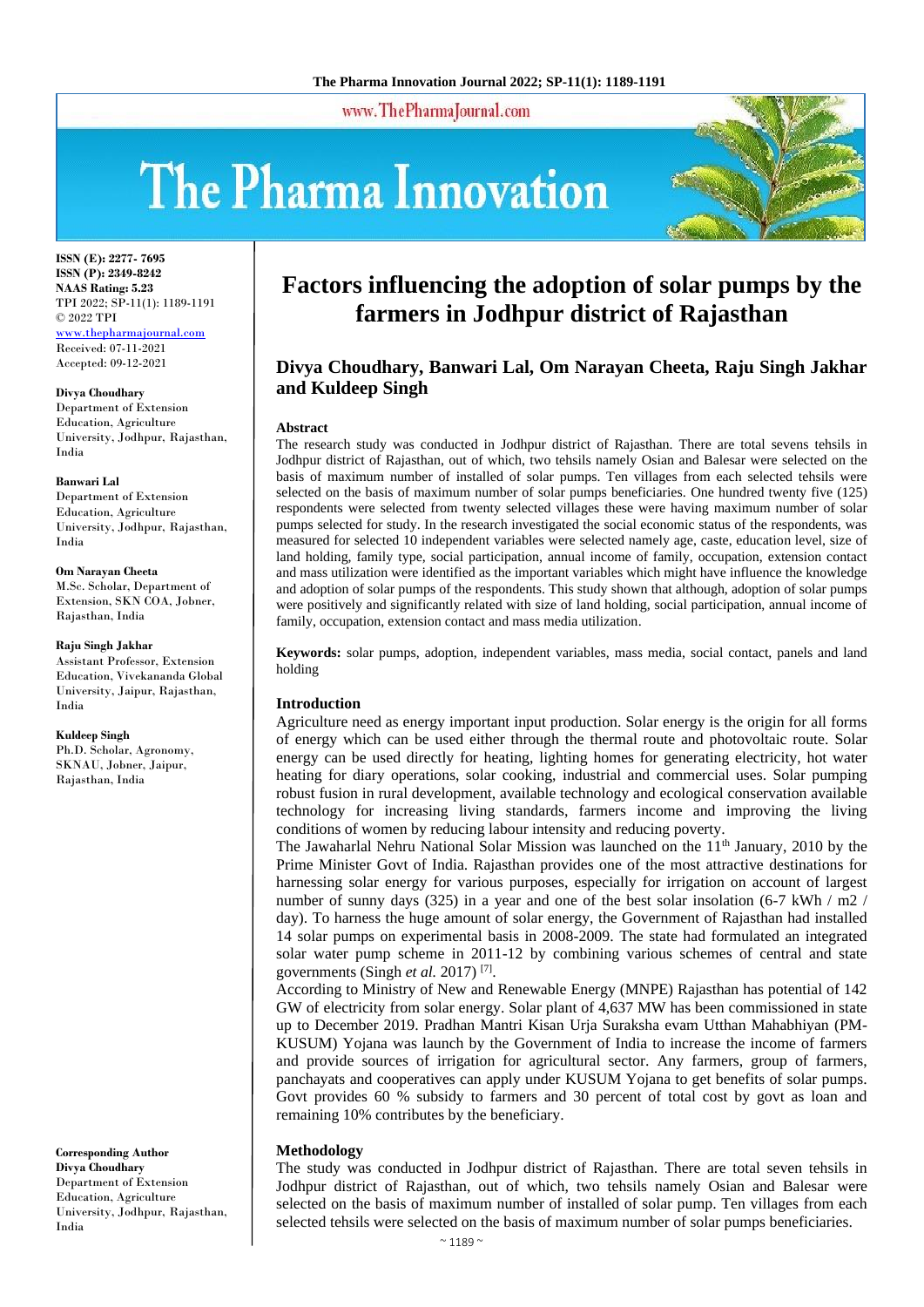125 benificieies were selected from twenty selected village by these were having maximum number of solar pumps were selected for research study (Sources: 2011-19 Department of Agriculture and horticulture, Paota, Jodhpur, Rajasthan). Data and information were collected by investigator through personal interview technique with the help of interview schedule. Thereafter, data were tabulated and various statistical measures *viz.* per cent, mean, mean per cent scores, standard deviation, ranking and correlation were used to arrive at specific inference.

#### **Results**

#### **Relationship between selected independents variables and adoption of solar pumps by the farmers**

The association between adoption of solar pumps and the selected independent variables viz., Age, caste, educational level, size of land holding, family type, social participation, Annual income of farmers, Occupation, extension contact, mass media and their level of adoption of solar pumps of respondents were tested with the help of "correlation coefficient (r)" and the results have been presented in Table 1.

**Table 1:** Relationship between selected independents variables and adoption of solar pumps by the farmers  $n = 125$ 

| S.<br>No. | Independent<br>variables   | Correlation<br>coefficient | 5%     | $1\%$ |
|-----------|----------------------------|----------------------------|--------|-------|
| 1.        | Age                        | $-0.186$                   | $\ast$ |       |
| 2.        | Caste                      | 0.026                      |        |       |
| 3.        | <b>Educational level</b>   | 0.219                      | ∗      |       |
| 4.        | Size of land holding       | 0.279                      | ∗      | **    |
| 5.        | Family type                | $-0.025$                   |        |       |
| 6.        | Social participation       | 0.269                      | $\ast$ | **    |
| 7.        | Annual income of<br>family | 0.199                      | ∗      |       |
| 8.        | Occupation                 | 0.261                      | $\ast$ | **    |
| 9.        | <b>Extension</b> contact   | 0.189                      | $\ast$ |       |
| 10.       | Mass media<br>utilization  | 0.213                      | ∗      |       |

\*\*= significant at 1% level, \*= significant at 5% level,  $NS = non$ significant

The value of coefficient correlation outfit in table 4.4.1 clearly shows that level of adoption of solar pumps were directly positively and significantly related at 5 % level of significantly with size of land holding, social participation, annual income of family, occupation, extension contact and mass media utilization.

#### **Discussion**

The association between adoption of solar pumps and independents variables *viz.,* Age, caste, Education level, Size of land holding, social participation, annual income of farmers, occupation, extension contact, mass media utilization and their level of adoption of solar pumps of respondents were tested with help of "correlations coefficient" and the result.

The value of coefficient correlation outfit in table 1 clearly shows that level of adoption of solar pumps were positively and significantly related at 5 % level of significantly with size of land holding, social participation, annual income of family, occupation, extension contact and mass media utilization It might be concluded that the adoption of solar pumps was affected by the size of land holding. Increase the land size the farmers to take more land under irrigation by using solar

pumps. Social participation of farmers have exerted on influence on adoption of solar pumps (Finding kumar and godara 2017). Income of farmers might have increased their capacity to purchase and install the solar pumps at their farm to increase the agriculture production hence the adoption of solar pumps increased (Finding Zhang *et al.* 2011). Occupation, extension contact and mass media affected the adoption of solar pumps due to the facts that agriculture is the part of life and other occupational activities might have increased more interaction towards new technologies (Finding Naseem and Imran 2016), extension contact provided more and complete information about new technologies and mass media increased exposure of farmers towards technologies which have increased adoption of solar pumps.

There was negative and significantly relationship between age and level of adoption of solar pumps due to the facts that age of respondents not directly affected to adoption of solar pumps because each farmers desire to use solar pumps (Finding Hosseini and Soltani 2011 and Shen *et al.* 2015) [8]

There are positively and non-significant relationship between caste and level of adoption of solar pumps at 5% level of significance (Finding Krishna *et al.* 2019) and family type negative with non-significant relationship with level of adoption of solar pumps (Finding Mills and Schleich 2012).

Hence, the null hypotheses  $H_{01.1}$ ,  $H_{01.3}$ ,  $H_{01.4}$ ,  $H_{01.6}$ ,  $H_{01.7}$ ,  $H_{01.8}$ ,  $H<sub>01.9</sub>$  and  $H<sub>01.10</sub>$  were rejected and alternate hypotheses were accepted. It means that caste and education level did not have a significant effected on the level of solar pumps.

These finding are conformity with the finding of research conducted by Raghuwanshi et al. (2020)<sup>[6]</sup> that level of adoption of solar energy technology were positively and significantly related at 5 % level of significance with education, land holding, social participation, annual income, occupation, extension contact and mass media utilization. There was positively and non-significant relationship between age and size of family and their level of adoption of solar energy technology where as caste posses negative and non significant relationship with the level of adoption of solar energy technology.

Hence, the null hypotheses  $H_{01,3}$ ,  $H_{01,4}$ ,  $H_{01,6}$ ,  $H_{01,7}$ ,  $H_{01,8}$ ,  $H_{01,9}$ and H01.10 were rejected and alternate hypotheses were accepted.

### **Conclusion**

The study has shown that although, adoption of solar pumps has a direct relation with size of land holding, family type, social participation, annual income of family, occupation, extension contact and mass media utilization.

The study has suggested the need of enhancing financial inducement to ensure faster adoption of solar energy use in water extraction. To change the attitude of the farmers and motivate them to adopt this solar technology, the field functionaries should organize field trips to show the live demo of the technology and remove the doubt of the respondents regarding this solar technology. There is need to develop location – specific strategies, training, demonstration and programmes. It was observed that most of the adopted farmers had medium level of knowledge. So it is suggested that extension functionaries should make efforts to organize demonstration of the technology, provide appropriate literature and training about the new technology and procedure of availing the subsidy provided by Government. The investigator has taken the age, caste, education level, size of land holding, size of family, social participation,